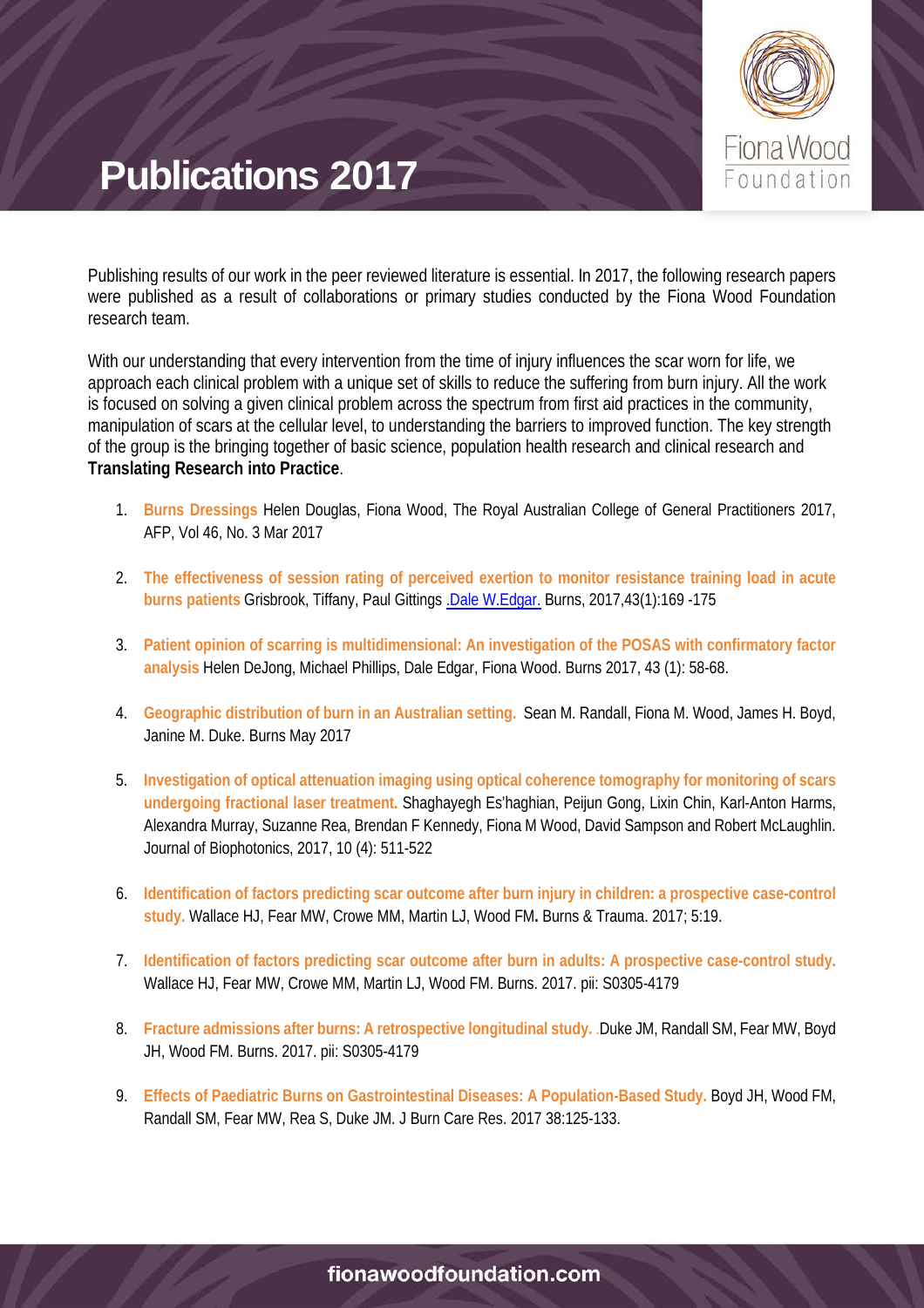

- 10. **[Burn Injury Leads to Increased Long-Term Susceptibility to Respiratory Infection in both Mouse Models](https://www.ncbi.nlm.nih.gov/pubmed/28068397)  [and Population Studies.](https://www.ncbi.nlm.nih.gov/pubmed/28068397)** Fear VS, Boyd JH, Rea S, Wood FM, Duke JM, Fear MW. PLoS One. 2017 12:e0169302.
- 11. **[From genetics to epigenetics: new insights into keloid scarring](https://www.ncbi.nlm.nih.gov/pubmed/28054407)**. He Y, Deng Z, Alghamdi M, Lu L, Fear MW, He L. Cell Prolif. 2017 50.
- 12. **[Burns and long-term infectious disease morbidity: A population-based study.](https://www.ncbi.nlm.nih.gov/pubmed/28041752)** Duke JM, Randall SM, Wood FM, Boyd JH, Fear MW. Burns. 2017 43:273-281.
- 13. **[Burn leads to long-term elevated admissions to hospital for gastrointestinal disease in a West Australian](https://www.ncbi.nlm.nih.gov/pubmed/27720266)  [population-based](https://www.ncbi.nlm.nih.gov/pubmed/27720266) study.** Stevenson AW, Randall SM, Boyd JH, Wood FM, Fear MW, Duke JM. Burns. 2017 43:665-673. 5.
- 14. **Longitudinal recovery following distal radial fractures managed with volar plate fixation: a systematic review with meta-analysis.** Susie Stinton, Dale Edgar, Petra Graham, Liam MacLachlan, Niamh Maloney, Evangelos Pappas. The Bone and Joint Journal. Accepted to print Aug 2017
- 15. **A technique to monitor interventions for swelling in minor burns: A pilot study.** Pippa Kenworthy, Tiffany L. Grisbrook, Michael Phillips, P Gittings, Fiona M. Wood, William Gibson & Dale W. Edgar. Burns. In press
- 16. **Monitoring wound healing in minor burns – a novel approach.** Pippa Kenworthy, Michael Phillips, Tiffany Grisbrook, William Gibson, Fiona M Wood, Dale W Edgar. Burns. In press.
- 17. **Whole arm water displacement volumetry is a reliable and sensitive measure: A pilot to assess acute post-burn volume change**. DW Edgar, Briffa, JG Cole, FM Wood. JBCR. In press.
- 18. **Addressing the barriers to bioimpedance spectroscopy use in major burns: alternate electrode placement.** Kenworthy P, Grisbrook TL, Phillips P, Gibson W, Wood FM, Edgar DW. Burns. Accepted to print.
- 19. **Increased burn healing time is associated with higher Vancouver Scar Scale score.** Finlay V, Burrows S, Burmaz M, Yawary M, Lee J, Edgar DW, Wood FM. Scars, Burns and Healing, Vol 3 (1): 1-10.
- 20. **Heterotopic Ossification in adults following a burn injury: A phenomenological analysis.** Foster N, Kornhaber R, McGarry S, Wood FM, Edgar DW. Burns. In press.
- 21. **The development and impact of Heterotopic ossification in burns: a review of four decades of research.**  Kornhaber R, Edgar DW, Foster N, Haik J, Visentin D, Hati M. Scars, Burns and Healing. Vol 3 (2): 1 – 20.
- 22. **Addressing the barriers to bioimpedance spectroscopy use in major burns: alternate electrode placement.**

#### fionawoodfoundation.com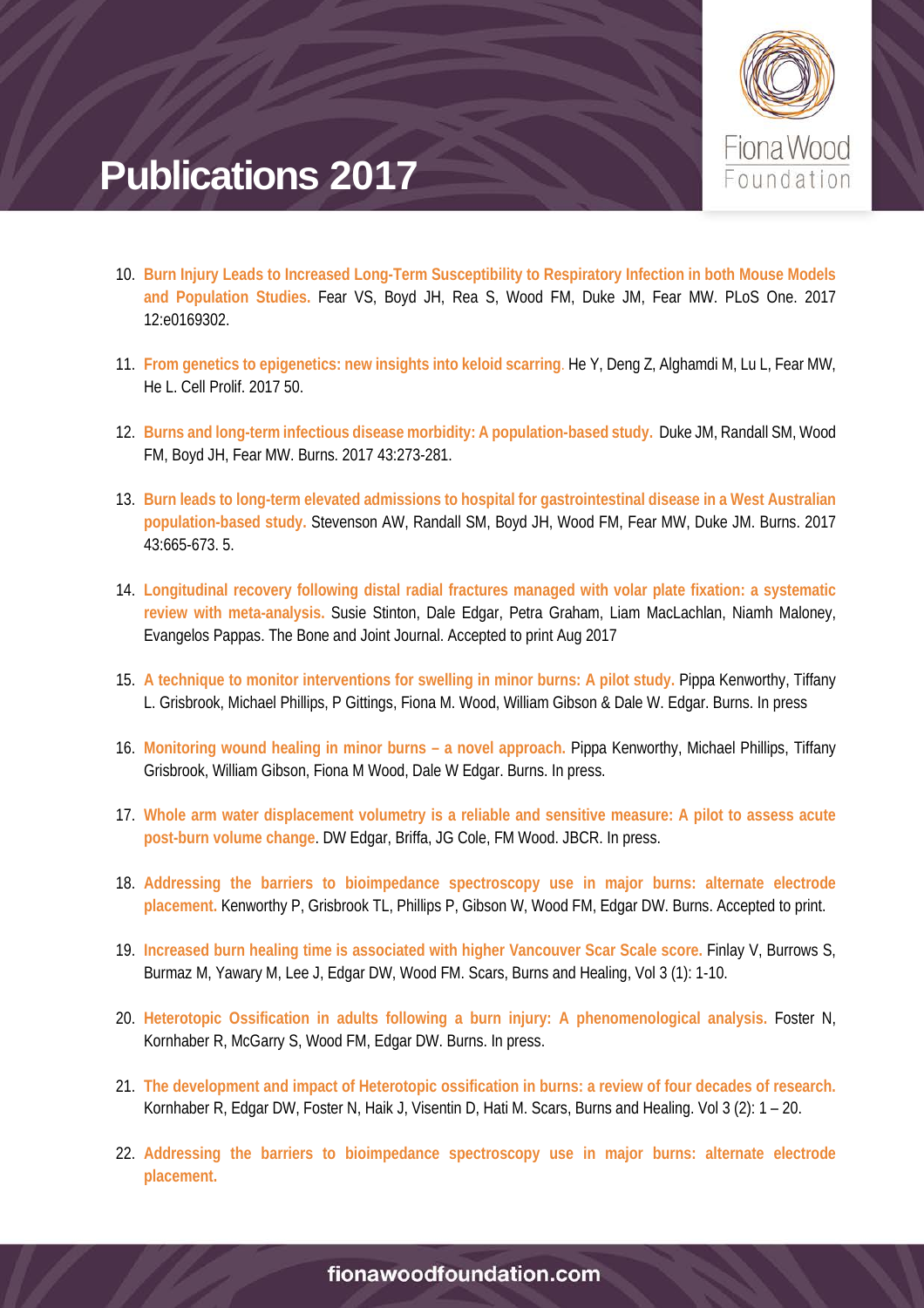

Pippa Kenworthy, Tiffany L Grisbrook, Michael Phillips, William Gibson, Fiona M Wood & Dale W Edgar. Burns.

- 23. **Posttraumatic growth after burn injury in adults: An integrative literature review.** Lisa Martin, Michelle Byrnes, Sarah McGarry, Suzanne Rea, Fiona Wood. Burns. 2017;43(3):459-70.
- 24. **Quality of life and posttraumatic growth after adult burn: A prospective, longitudinal study.** Martin L, Byrnes M, Bulsara M, McGarry S, Rea S, Wood F. Burns. 2017;43(7):1400-10.
- 25. **Social challenges of visible scarring after severe burn: A qualitative analysis.** Martin L, Byrnes M, McGarry S, Rea S, Wood F**.** Burns. 2017; 43(1):76-83. (2).
- 26. **Resistance training for rehabilitation after burn injury: A systematic literature review & meta-analysis**. Gittings PM, Grisbrook TL, Edgar DW, Wood FM, Wand BM, O'Connell NE. 2017 (in press)
- 27. **Response to Letter to the Editor**. De Jong H, Phillips M, Edgar DW, Wood FM. B u r n s, 4 3 (2 0 1 7): 1 3 5 6  $-1376$
- 28. **Long term cardiovascular impacts after burn and non-burn trauma: a comparative population-based study**. Duke JM, Randall SM, Fear MW, O Halloran E, Boyd JH, Rea S, Wood FM**.** Burns epub accepted 8 August 2017
- 29. **Post-injury diabetes mellitus morbidity in burn and non-burn trauma patients: A population-based retrospective cohort study.** Duke JM, Randall SM, Fear MW, O Halloran E, Boyd JH, Rea S, Wood FM. Burns 2017 (in press accepted 25 Oct 2017).
- 30. **Perioperative Temperature Management During Burn Care**. Owen K, Litton E, Raby E, Wood F. Journal of burn care & research: official publication of the American Burn Association. 2017.
- 31. **Modified Vancourver Scar Scale score is linked with quality of life after burn.** Finlay V, Burrows S, Kendell R, Berghuber A, Chong V, Tan J, Edgar DW, Wood F. Burns. June 2017. Vol.43(4), pp.741-746.
- 32. **Polymeric Nonfibre Scaffold for the Delivery of a Transforming Growth Factor β Inhibitor.** Agarwal V, Wood F, Fear M, Iyer K**.** Australian Journal of Chemistry. 2016. Vol.70(3), p.280-285.
- 33. **Up-regulation of α1[-adrenoceptors in burn and keloid scars](http://healthwa.exlibris.com.au/smhs?ctx_ver=Z39.88-2004&ctx_enc=info:ofi/enc:UTF-8&ctx_tim=2017-11-02T10%3A06%3A24IST&url_ver=Z39.88-2004&url_ctx_fmt=infofi/fmt:kev:mtx:ctx&rfr_id=info:sid/primo.exlibrisgroup.com:primo3-Article-sciversesciencedirect_elsevier&rft_val_fmt=info:ofi/fmt:kev:mtx:journal&rft.genre=article&rft.atitle=Up-regulation%20of%20%CE%B11-adrenoceptors%20in%20burn%20and%20keloid%20scars&rft.jtitle=Burns&rft.btitle=&rft.aulast=Drummond&rft.auinit=&rft.auinit1=&rft.auinitm=&rft.ausuffix=&rft.au=Drummond,%20Peter%20D.&rft.aucorp=&rft.date=2017&rft.volume=&rft.issue=&rft.part=&rft.quarter=&rft.ssn=&rft.spage=&rft.epage=&rft.pages=&rft.artnum=&rft.issn=0305-4179&rft.eissn=&rft.isbn=&rft.sici=&rft.coden=&rft_id=info:doi/10.1016/j.burns.2017.09.010&rft.object_id=&rft.eisbn=&rft_dat=%3csciversesciencedirect_elsevier%3eS0305-4179(17)30498-9%3c/sciversesciencedirect_elsevier%3e%3cgrp_id%3e-2532198490753290472%3c/grp_id%3e%3coa%3e%3c/oa%3e%3curl%3e%3c/url%3e&rft_id=info:oai/&req.language=eng)**. Drummond PD, Dawson LF, Wood FM, Fear MW. Burns.
- 34. **The Western Australia Population-based Burn Injury Project: Using record linkage to examine long-term effects of burn injury.** Duke J, Boyd J, Randell S, Fear M, Wood F. International Journal for Population Data Science. 2017. Vol.1(1).
- 35. **Bioimpedance spectroscopy: A technique to monitor interventions for swelling in minor burns.** Kenworthy P, Grisbrook TL, Phillips M, Gittings P, Wood FM, Gibson W, Edgar DW. Burns.
- 36. **Real-time Bioimpedance of Antifibrotic Drug Action in Primary Human Cells.** Parvis M, Toshniwal P, Viola HM, Hool LC, Fear MW, Wood FM, Gaus K, Iyer KS, Gooding JJ.

#### fionawoodfoundation.com